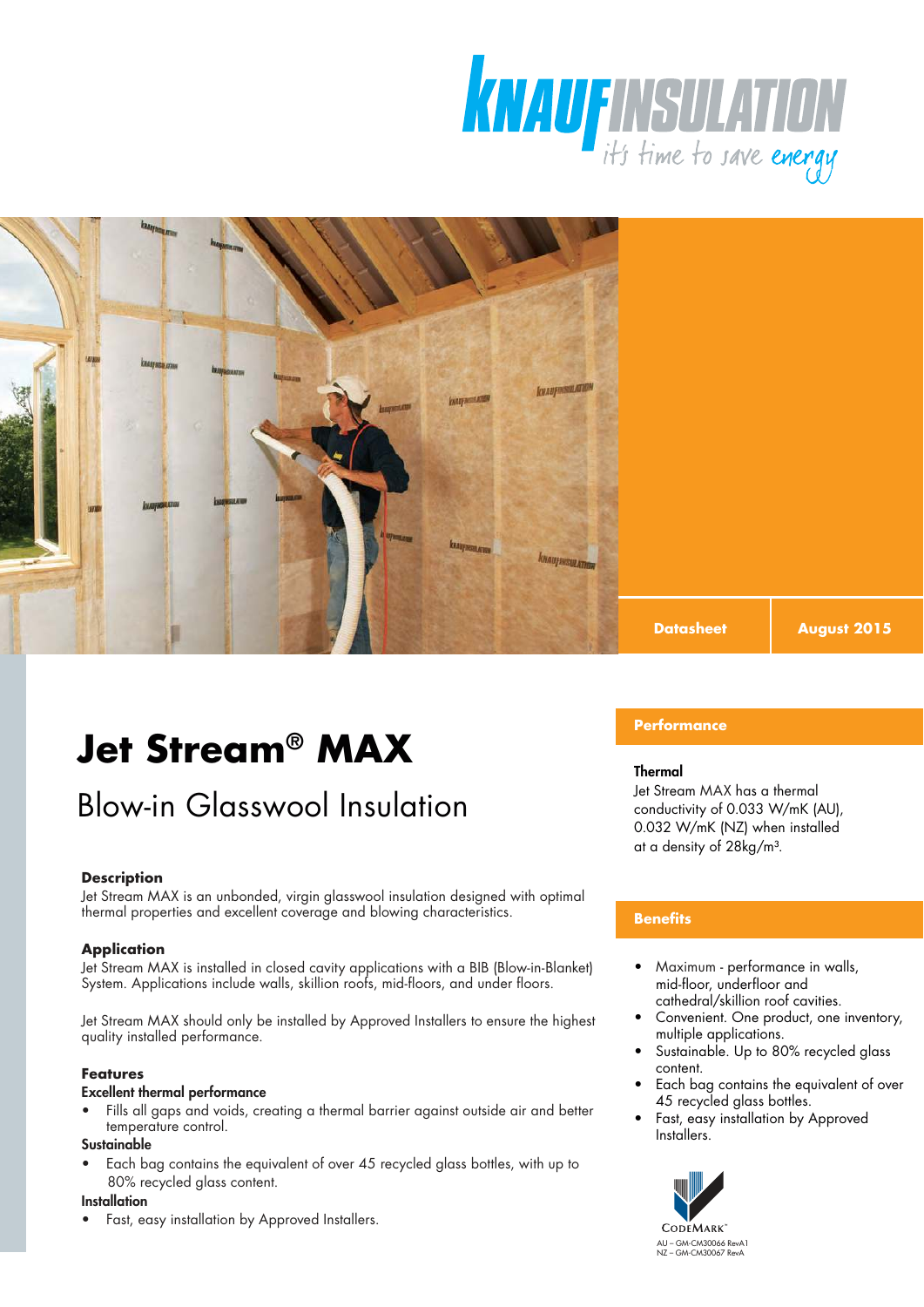#### **Durability**

- Non-combustible, non-corrosive.
- Will not rot, mildew or deteriorate.

#### **Benefits**

• Resists heat flow with an R-Value of:

| <b>Walls</b>                    |                                   |                             |                                      |  |
|---------------------------------|-----------------------------------|-----------------------------|--------------------------------------|--|
| Nominal<br>thicknesses (mm)     | <b>AU R-Value</b><br>$(m^2K/W)^*$ | NZ R-Value<br>$(m^2K/W)$ ** | Coverage per bag<br>$\mathsf{(m^2)}$ |  |
|                                 | 1.8                               | 2.1                         | 8.1                                  |  |
| 75                              | 2.2                               | 2.3                         | 7.6                                  |  |
| 90                              | 2.7                               | 2.8                         | 6.1                                  |  |
| 100                             | 3.0                               | 3.1                         | 5.5                                  |  |
| 140<br>and it is a concerned to | 4.2                               | 4.3                         | 3.9                                  |  |

\*Thermal conductivity - 0.033 W/mK \*\*Thermal conductivity - 0.032 W/mK

| <b>Floors and Skillion Roofs (BIB Application)</b> |                                     |                               |                                    |  |
|----------------------------------------------------|-------------------------------------|-------------------------------|------------------------------------|--|
| Nominal<br>thicknesses (mm)                        | <b>AU R-value</b><br>$(m^2K/W)^*$   | NZ R-value<br>$(m^2K/W)^{**}$ | Coverage per bag<br>$\mathsf{m}^2$ |  |
| 100                                                | 3.0                                 | 3.1                           | 6.3                                |  |
| 140                                                | 4.2                                 | 4.3                           | 4.2                                |  |
| 190                                                | 5.7                                 | 5.9                           | 3.3                                |  |
| 240                                                | 72                                  | 75                            | 26                                 |  |
| *Thermal conductivity - 0.034 W/mK                 | **Thermal conductivity - 0.038 W/mK |                               |                                    |  |

Bag net weight · 15.9kg (35lbs)

'R-Value' means resistance to heat flow. The higher the R-Value, the better the thermal performance. To get the marked R-Value, it is essential that this insulation be installed properly.

#### Convenient

• One product, one inventory, multiple applications.

#### Noise reduction

Jet Stream MAX reduces sound passing through construction cavities.

### Energy conservation

• Reduces fuel usage and utility bills for heating and air conditioning.

#### **Thermal performance**

Jet Stream MAX provides you with a choice of R-Values based on the installed thickness and installed weight per square metre. The table above shows the minimum requirements for obtaining the desired R-Value.

The stated thermal resistance (R-Value) is provided by installing the required density at the thickness (per the manufacturer's instructions). Failure to install less than the required density and thickness will result in lower insulation R-Values.

Jet Stream MAX is designed to be installed at a minimum density of 28kg/m<sup>3</sup>. Jet Stream MAX will achieve a thermal conductivity of 0.032 W/mK (NZ) and 0.033W/mK (AU). When installed at various thicknesses Jet Stream MAX will achieve R-Values that with NZS 4214 are able to meet the minimum requirements of NZS 4218 and the Energy Efficiency requirements of BCA for walls, skillion roofs and underfloors.





## **Specification Guide**

The insulation shall be Jet Stream MAX Insulation 0.033 W/mK (AU), 0.032 W/mK (NZ), 28kg/m<sup>3</sup> , CodeMark Certified to meet the provisions of the BCA. The product will be non-combustible, CFC/HCFC free, zero ODP and GWP, glasswool insulation with high post-consumer recycled glass content. It will be manufactured under Quality Assurance Standards ISO 9001:2008 and ISO 14001:2004 by Knauf Insulation and shall be installed in accordance with the instructions issued by them.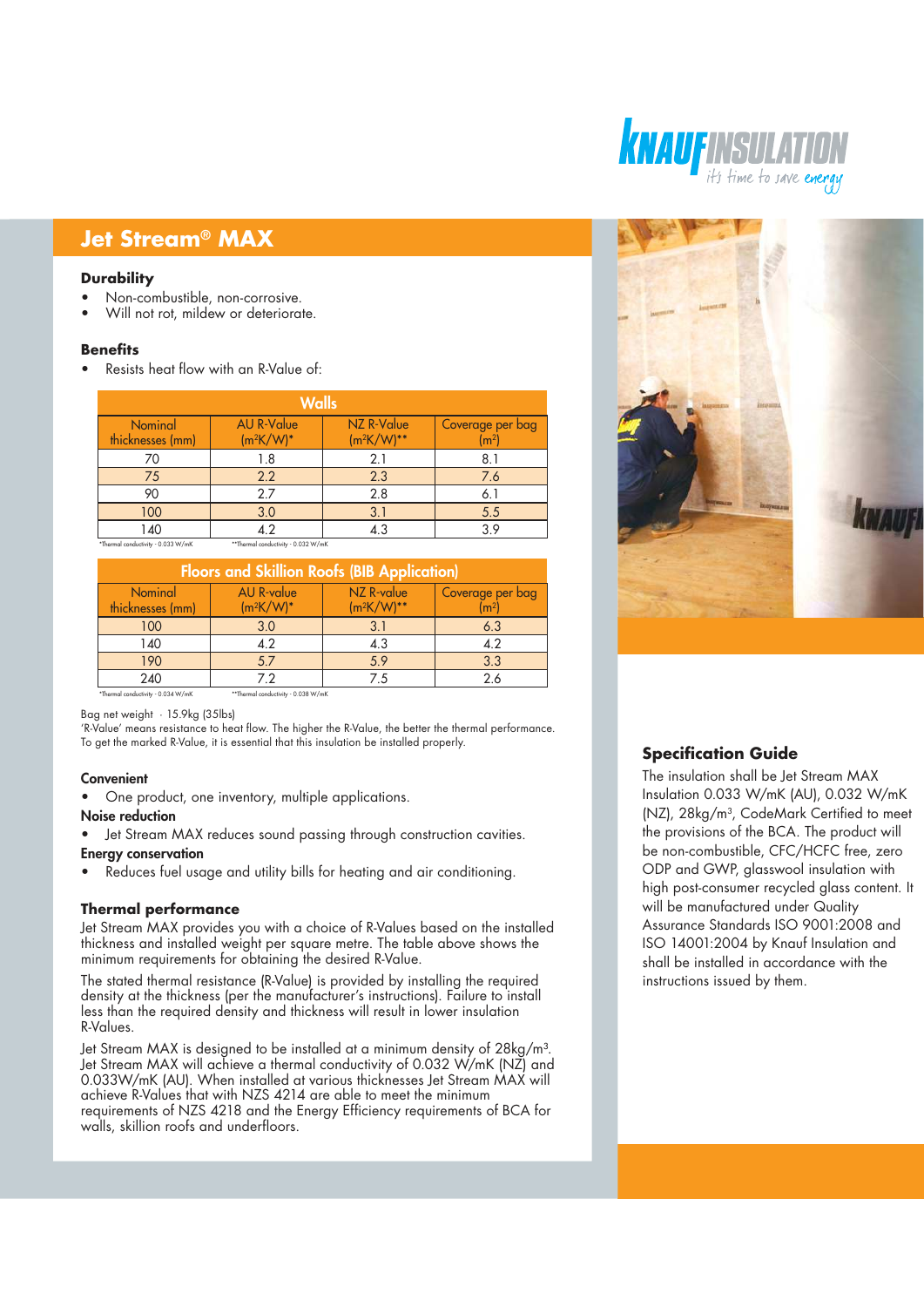Jet Stream MAX is not designed for mixing with other products, adhesives or binder systems as these may affect its thermal performance and is not recommended by the manufacturer.

#### **Gaps, voids and penetrations**

Jet Stream MAX fills all gaps and voids around service penetrations such as water pipes and electric wiring and any other obstructions or unusual design details, ensuring thermal and acoustic performance is created. Jet Stream MAX allows quicker and more efficient filling of wide cavities where multiple layers of conventional insulation would normally be installed. Jet Stream MAX saves installation time by minimising the steps needed to fully insulate tight corners and hard to reach areas.

#### **Specification compliance**

- CodeMark Certified.
- AS/NZS 4859.1 thermal compliance.

US GREENGUARD Gold Certified and verified to be formaldehyde free. Jet Stream MAX is manufactured with up to 80% recycled glass content and undergoes UL Environment verification every six months.

# **Technical data**

### Fire Hazard Properties

- Ignitability: 0
- Spread of flame: 0
- Heat evolved: 0
- Smoke developed: 1

(When tested in accordance to AS/NZS 1530.3:1999).

#### Critical radiant flux (ASTM E 970)

• Greater than 0.12 W/cm².

#### Moisture vapour sorption (ASTM C 1104)

• 5% maximum by weight.

#### Corrosion (ASTM C 764)

• No greater than sterile cotton.

#### Microbial growth (ASTM C 1338)

Does not support microbial growth.

#### Non-combustibility

- Non-combustible (AS 1530.1-1994).
- Nil sustained flaming (ISO 1182).

#### **Equipment required**

To achieve the labelled R-Value, this product must be applied with a pneumatic blowing machine and a corrugated hose with a minimum 5mm internal corrugation, a minimum length of 45m and a diameter of at least 60mm. Coils in the hose should not be less than 10m in diameter.

#### **Packaging**

Jet Stream MAX is packaged in a strong, poly bag that offers excellent protection from abuse, dust and moisture.

Knauf Insulation packages stack without slipping and are easy to handle and store.